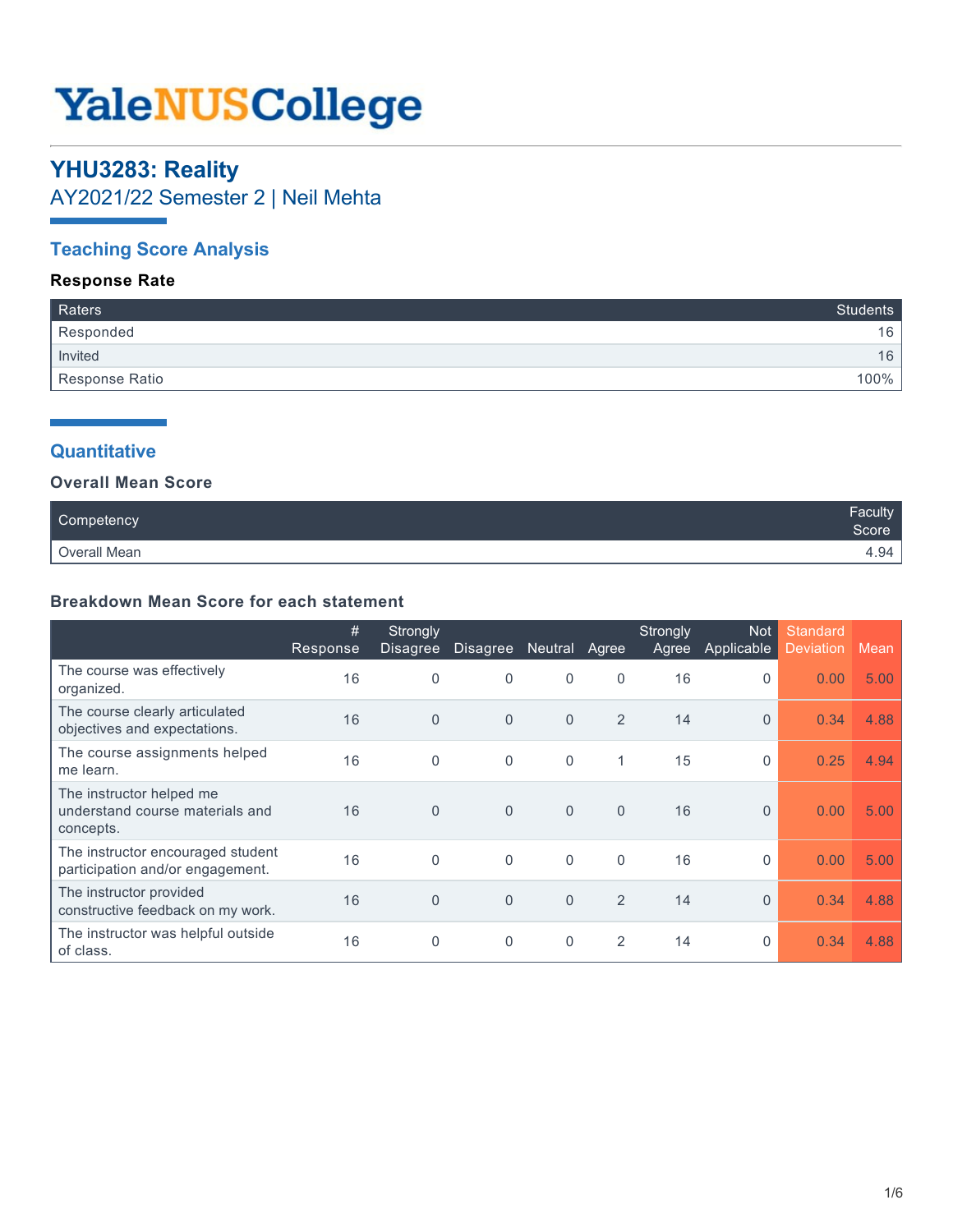## **Faculty Mean Score Comparison**

| Question                                                                 | <b>Faculty Score</b><br>(Neil Mehta) |      | Major Score<br>(Philosophy) |      | <b>Division Score</b><br>(Humanities) |      | College (Yale-<br><b>NUS College)</b> |      | <b>Students</b>   |      |
|--------------------------------------------------------------------------|--------------------------------------|------|-----------------------------|------|---------------------------------------|------|---------------------------------------|------|-------------------|------|
|                                                                          | Response<br>Count                    | Mean | Response<br>Count           | Mean | Response<br>Count                     | Mean | Response<br>Count                     | Mean | Response<br>Count | Mean |
| The course was effectively<br>organized.                                 | 34                                   | 4.91 | 95                          | 4.73 | 411                                   | 4.61 | 2215                                  | 4.45 | 16                | 5.00 |
| The course clearly<br>articulated objectives and<br>expectations.        | 34                                   | 4.74 | 95                          | 4.59 | 411                                   | 4.60 | 2215                                  | 4.44 | 16                | 4.88 |
| The course assignments<br>helped me learn.                               | 34                                   | 4.79 | 95                          | 4.71 | 411                                   | 4.64 | 2213                                  | 4.46 | 16                | 4.94 |
| The instructor helped me<br>understand course<br>materials and concepts. | 34                                   | 4.91 | 95                          | 4.77 | 411                                   | 4.72 | 2215                                  | 4.61 | 16                | 5.00 |
| The instructor encouraged<br>student participation and/or<br>engagement. | 34                                   | 4.94 | 95                          | 4.74 | 411                                   | 4.77 | 2216                                  | 4.60 | 16                | 5.00 |
| The instructor provided<br>constructive feedback on my<br>work.          | 34                                   | 4.79 | 95                          | 4.64 | 410                                   | 4.68 | 2210                                  | 4.51 | 16                | 4.88 |
| The instructor was helpful<br>outside of class.                          | 33                                   | 4.67 | 91                          | 4.67 | 395                                   | 4.66 | 2169                                  | 4.61 | 16                | 4.88 |
| Overall                                                                  | $\overline{\phantom{a}}$             | 4.82 |                             | 4.69 | $\overline{\phantom{a}}$              | 4.67 |                                       | 4.53 | $\overline{a}$    | 4.94 |

#### **Number of hours spent per week, outside the scheduled class meetings. [1]**

| Name             | 2hrs' | 3hrs | <b>4hrs</b> | 5hrs | 6hrs | 7hrs | 8hrs | 9hrs | 10hrs |
|------------------|-------|------|-------------|------|------|------|------|------|-------|
| YHU3283: Reality |       |      |             |      |      |      |      |      |       |

#### **Number of hours spent per week, outside the scheduled class meetings. [2]**

| <b>Name</b>      |  |  |  | 11hrs 12hrs 13hrs 14hrs 15hrs 16hrs 17hrs 18hrs 19hrs 20hrs N/A Mean |  |  |                 |
|------------------|--|--|--|----------------------------------------------------------------------|--|--|-----------------|
| YHU3283: Reality |  |  |  |                                                                      |  |  | 25 <sub>1</sub> |

# **Course Comments**

#### **What were the main concepts and skills you learned in this course?**

#### **Comments**

–

I learned many different theories that attempt to answer different questions within the field of metaphysics. To the question of what constitutes reality, I have learnt many different theories comprising essences, modality, grounding, possible worlds, and the Quinean framework of quantifiers. To the question of how reality is structured, I have learnt about (priority and existence) monism, the view that the existence of all things depends on other things, as well as several proposed solutions to the problem of identity and distinctiveness facts.

how to argue, breakdown an argument, provide evidence

I learnt how to structure my arguments well and speak clearly and confidently.

Aside from the authors and the philosophical theories that we discussed, I learned plenty of crucially useful skills that I can apply in my other seminars and even daily life and conversations. For instance, I learned how to be more precise, how to evaluate an argument, providing a constructive objection, etc.

In this course, I learnt many practical skills: how to write concisely, listen to others attentively, and evaluate philosophical arguments. I also learnt a great deal about the various philosophical tools one might need to theorise about reality, such as existence, possible worlds, essences and structure.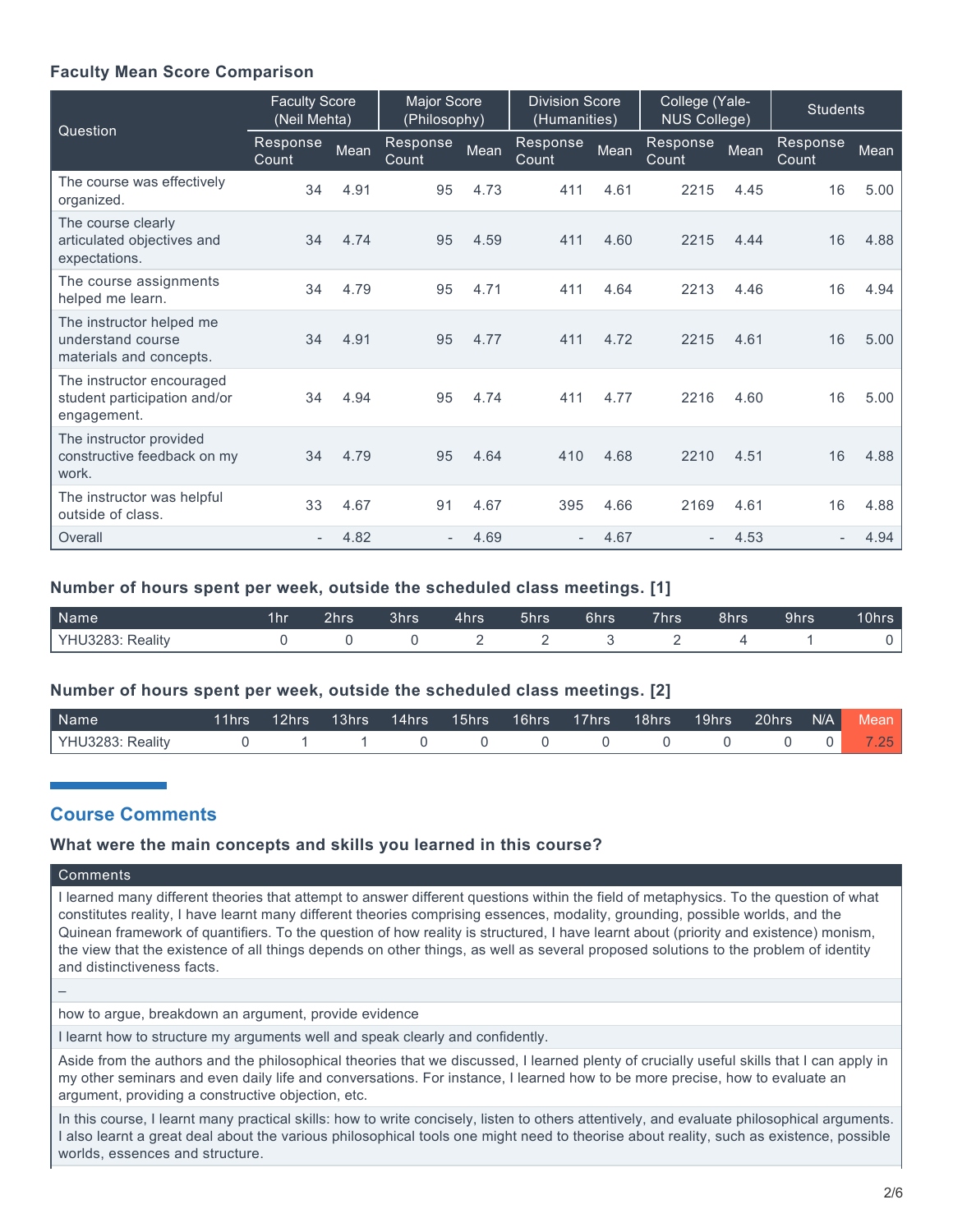beyond course content, I think I developed a lot as a writer and thinker – specifically, learning to ask the right questions, think creatively but also logically, and to write precisely.

I learned about difference theories in metaphysics and how they can be applied. I also benefitted greatly from the handouts. I learned much about communication skills and ways to interact with arguments.

I learned to write clear and concise sentences. It's a skill that is oft overlooked, and Neil was excellent at educating us how to do so.

I learned to evaluate arguments based on the modus ponens and modus pollens argument forms.

I learned several philosophical concepts on characterising fundamentality.

– I learned to think, write, and express my ideas precisely.

– I learned to make statements and respond to others in a clear and respectful manner.

– I was challenged a lot and I feel extremely fulfilled. Even though things were difficult, I have gained a lot of confidents in my ability as a philosopher.

– I learned the different tools to characterise reality eg. essence, grounding, structure.

– I learned the difference between metaphysics and epistemology.

– I learned that many philosophical problems are much harder to solve than they initially seem, and I learn how to articulate the problems well.

– I have learned to embrace and seek out failure! It may sound contrived but I think this class helped me grasp this in a way that I have not before.

Thinking logically, analysing highly abstract concepts and texts, writing and speaking effectively Key concepts theories in metaphysics

Metaphysical theories and the notions they take to be primitive.

How to evaluate theories based on their advantages and disadvantages.

How to engage in productive philosophical discussions by actively listening, synthesizing, expressing thoughts with precision, using illustrative examples, and exercising the principle of charity.

Metaphysical and some epistemological theories and concepts

Writing skills, diagramming arguments, evaluating arguments, developing objections

I've learned so many concepts in metaphysics, and so many skills in writing/argumentation! I learned about existence, essence, metaphysical necessity, possible world, grounding, structure, etc. I also learned how to explain ideas, structure ideas, identify and use good argument forms, use signposts effectively, and evaluate arguments.

Various metaphysical concepts that different thinkers take to be primitive in fully characterising reality. The application of different metaphysical concepts in explaining certain phenomena or observations about the world. Reconstruction of arguments in premise–conclusion form, how to evaluate them etc Writing skills like being precise.

I learnt many things but if I were to choose some main concepts/ skills: argument forms (modus tollens and modus ponens), process of coming up with objections, heuristics to evaluate a conditional claim and to determine if a claim counts as good evidence.

#### **What helped you learn? Please provide examples such as reading materials, activities, assignments, and the instructor's distinctive teaching methods.**

#### **Comments**

Seminar discussions were the most instrumental to my understanding of the course material. Prof. Mehta used the arguments from the text as a springboard for class discussions, but often novel arguments and objections from my peers were moments where I really grasped and appreciated the nuances of the arguments in the text.

I appreciated that the readings were a manageable volume – I have had classes with 100+ page readings, and I find that Prof Mehta assigns shorter readings that help me understand the main ideas, instead of being overwhelmed by detail.

lessons in the warm ups, class itself

What was really helpful was the feedback provided during class time when Neil would give students on the spot feedback on how they could improve. Also the homework was really helpful too!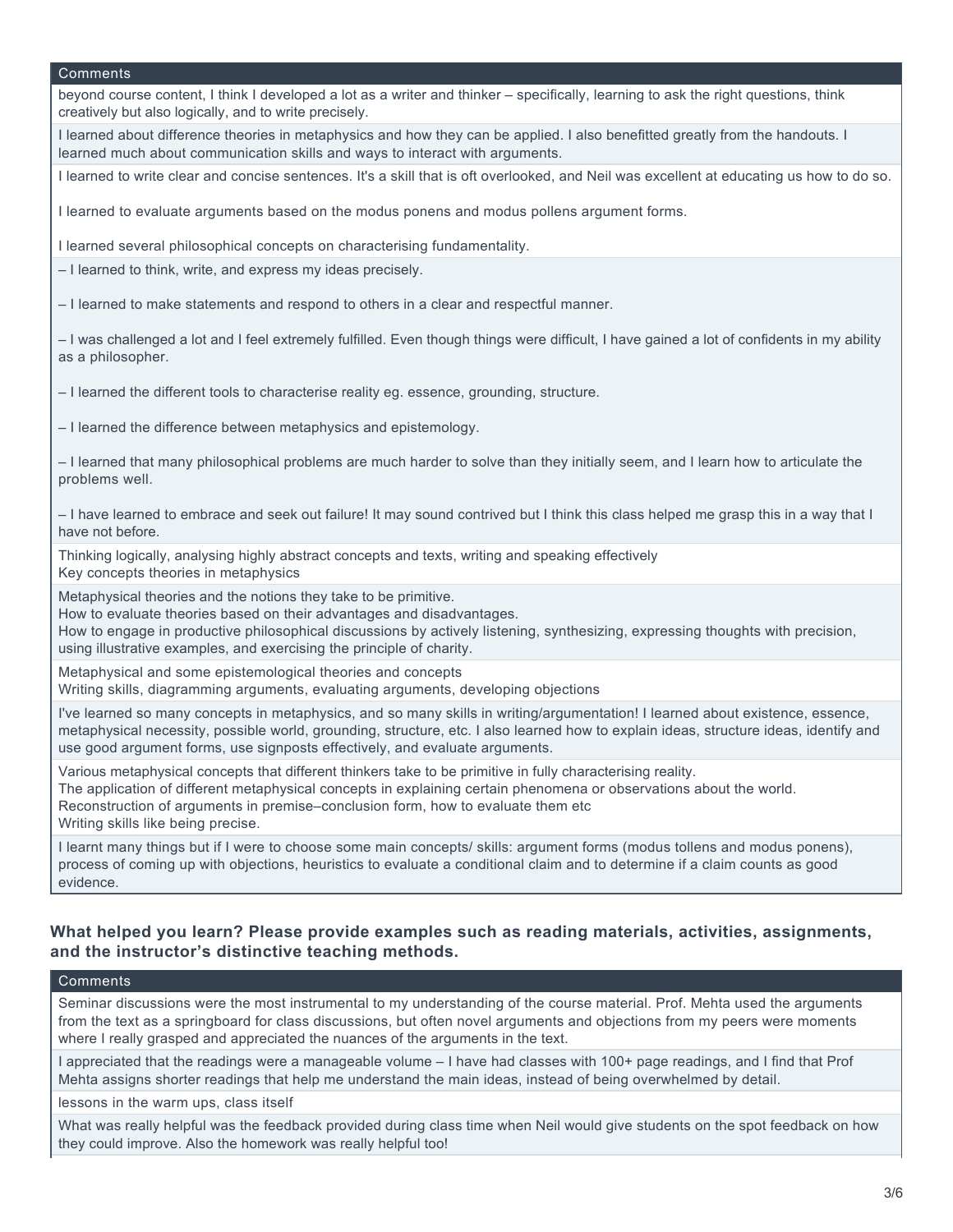The way that Prof. Mehta structured the class in general helped me learn a lot. In particular, I benefited a lot from the weekly assignments, mini–lectures, and the seminars where Prof. Mehta called on each student, a method that gave every student a chance to speak and have Prof. Mehta's feedback and useful improvement tips.

Neil provides weekly homework exercises along with handouts that are extremely useful. In class, I find Neil's method of calling on students to provide specific, guided contribution very effective; they keep seminars on–topic and keeps everyone engaged in the material discussed.

seminars provided many opportunities to learn and clarify concepts as well as new skills, and assignments gave me many opportunities to practice them. the readings are well chosen and it is very helpful to have key passages highlighted for us.

The handout was very helpful in allowing me to gain small not necessary skills needed for the material. The warm up and cool downs can be time consuming, but i still feel that they're necessary for understanding the course material.

Neil's in–person seminars helped me to learn tremendously. They were thoroughly enriching.

Neil's weekly warm–ups and cool–downs helped me to learn in my own time

Neil's weekly handouts were most helpful as a go–to learning resource

Our midterm and final papers help me to put everything together

– The warm–ups and cool–downs helped a lot as they forced me to consistently practice my writing & responding to philosophers. I find them incredibly challenging in a fulfilling way.

– The readings never feel like they are overwhelming, which is great because they allow me to focus on them and gain the most out of each one.

– The mini–lectures are extremely clear and illuminating in class. I enjoy them a lot and always feel like I learn something: if not something content related, then something related to how to present my answers.

– I find the structure of the lessons very unique, but very effective because it almost always feels like I learn what the instructor sets out to have me learn.

Assignments before seminars and prof's feedback for every student's class participation

The highly focused engagements of the text in class are invaluable.

I especially appreciate that Neil runs through the argument from the readings slowly at the start of every class, ensuring that we are all on the same page before engaging in further critical engagement. This is especially helpful for readings that I have struggled to fully grasp and appreciate the force of the argument presented.

Compared to the other classes, I suspect that the high levels of critical engagement in this seminar may be in no small part attributed to the homework assignments. It challenges every one of us to independently engage with the readings before coming to class for productive discussions.

Exercises and notes, class discussions and mini–lectures

The readings were super interesting and mind–blowing. Prof Neil's mini–lectures in each seminar were exceptionally helpful to clarify philosophical concepts and prepare me for class discussions. The homework is painful but very rewarding – it kept me on track with learning and consolidating my skills in this class. The way Prof Neil structured paper assignment – one draft, one peer review, and final submission – is very helpful to scaffold the paper–writing process. I also extremely enjoyed the way Prof Neil facilitated the seminar – it always feel very well–paced and very interactive and engaging. The thing I appreciate the most in this seminar is that, there is no moment when I feel confused about what I learned in class. I really appreciate the fact that Prof Neil assigned short and focused readings and made sure we learned everything to be learned in each reading/class. This helped me to consolidate my learning greatly.

I thought the reading list was well curated and interesting. I think giving us a little more context about the historical development of the contemporary literature might be helpful in allowing us to locate when and where each piece was written, and how it fits into the bigger picture of the overall debate. Talking a bit more about how it might interact with historical thinkers, or those that we don't read could be interesting as well, though I understand this is not meant to be a history of philosophy of course, so a minor thing, more of a fun/good to know, cool additional fact, rather than something that's needed to improve comprehension of the material. Felt like towards the end of the semester it felt like a lot of what we were doing were objections. I understand that developing these are an important part of philosophy, but perhaps this could be varied up and we could do some other activities/find other ways of engaging with the thinkers? Don't really have anything in mind, but it is something I noticed, and am unsure what the alternative is, but I do like variety and if things could be spiced up to include more than just objections that would be good.

Assignments are good, I think it's a good assessment structure though I wonder if it's feasible to introduce more substantive, low stakes assignments.

Calling on multiple people at once I think is a good way of getting through everyone speaking in class once quicker, though I think it's still valuable to press a line of questioning on a student, having that level of depth of engagement seems to me to be a good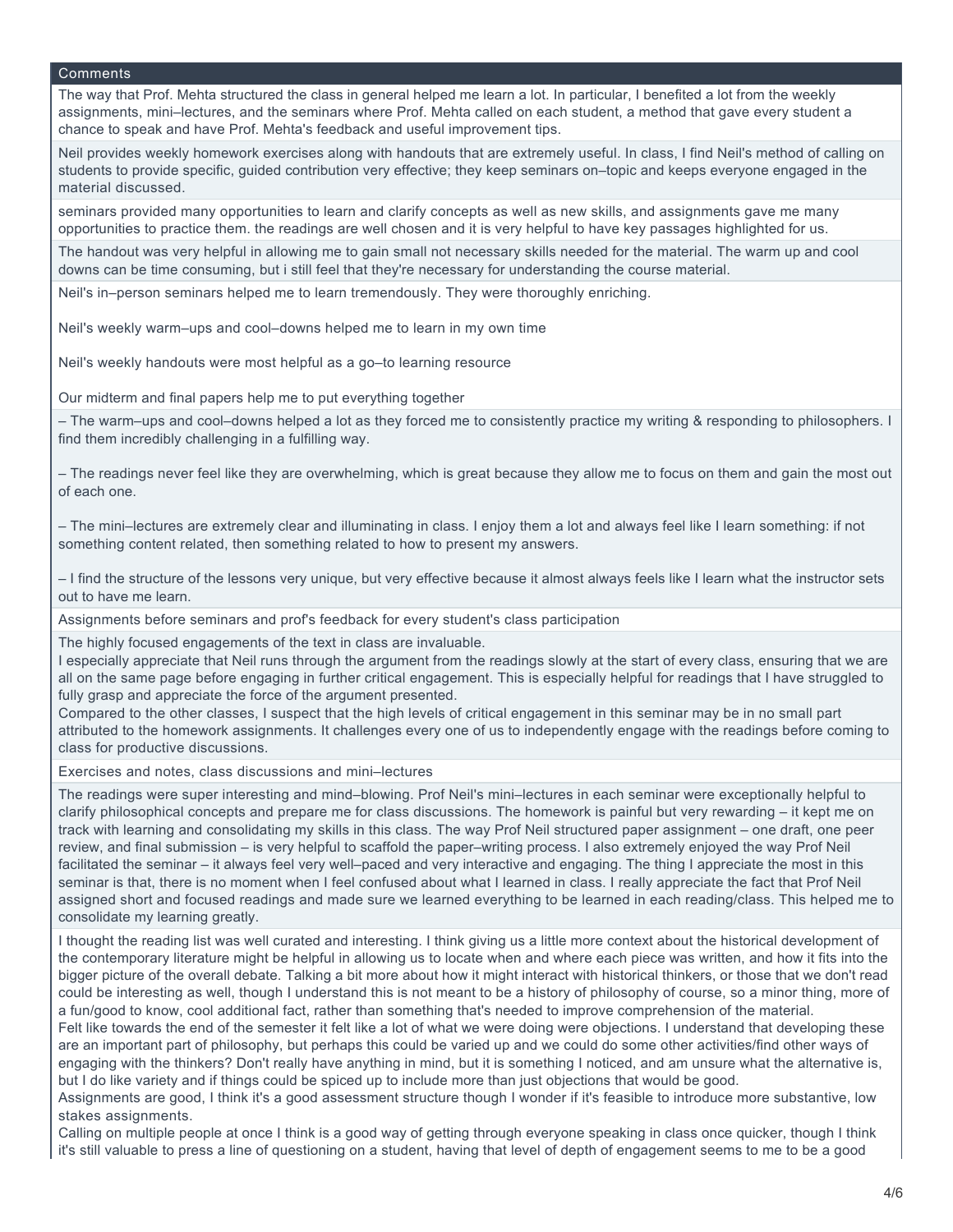learning opportunity so that should still be something that's done occasionally. I also think, if asking multiple students to answer, if the first student gets the answer correctly, it's a much more productive use of time to get the second student to do something new, like answer a new question, make a connection to another concept, progress along the argument etc. This is especially if the first student didn't make any major mistakes, because in those cases the second student doesn't add much in the way of substantive content, and will mostly be polishing smaller stylistic/technical things, which I think while important, can be picked up on still when they need to answer a more substantively challenging question.

Mainly seminar discussions, spending time outside of class time to process and understand course material, and email correspondences with Prof. Neil.

#### **Please elaborate on your previous responses or address other issues such as class dynamics or atmosphere.**

#### Comments

This is not a fault of Prof. Mehta given that metaphysics is a really dense and broad topic, but I would have appreciated more feedback on our objections in our assignments.

Towards the end of the semester, when COVID restrictions had loosened, the professor rearranged seating so that around 6 people were sitting per table. This actually made me really uncomfortable and I felt I didn't have enough personal space. It also made it hard to focus on the class when I could hear so many noises around me. This is a really minor point, but please don't cram students together! Some students have sensory issues or are especially sensitive to sounds.

nil

Nil

This class taught me tons of useful skills that I am certain that I will be using for the rest of my life. I am thankful to Prof. Mehta for putting so much effort into the material and class structure, and for making sure that students are able to take away a lot from the course.

This class is arguably one of the best philosophy classes I've taken at Yale–NUS. The material is exciting and challenging, and Neil teaches it very well. The class atmosphere is very conducive for rigorous philosophical work. Without fail, I leave every seminar feeling inspired by the discussions I've had with my peers, and excited to learn more.

I always feel intellectually stimulateed in class and I think Prof Mehta does an excellent job keeping seminars focused while leaving room for questions and clarifications, including after class. I feel like all students are respected and challenged in class and I always look forward to seminar.

I think the only thing I'd like to have learned more about is how exactly to make an objection. Sometimes, the warm up exercises are hard to complete because I feel that I lack the technique or observational skills to find out what's wrong with a particular view and exactly how to attack it.

Neil fosters a very inclusive culture whereby making mistakes is not only not a bad thing, but is actively celebrated.

Our class atmosphere is very advanced with strong contributions from all students

Things not covered in my previous answers:

– I think it's great that Neil goes out of his way to show concern for us, such as by making sure he remembers our names and pronouns, or checking in on us when we show up late, or by treating us as intellectual equals (in the sense that even when he criticises our answers, it never feels like he is talking down to us, nor does it feel like he is holding back from challenging us). It makes me feel really included and that helps tremendously with my learning experience.

– While Neil challenges us, I think he also does it in a gentle and encouraging manner that makes me feel safe to step out of my comfort zone! He encouraged us many times to try giving points that we are less sure about, rather than giving the "safe" answer, and embrace failure while doing so. The "beautiful failure" comments he gave are actually surprisingly helpful to me. I actually found that phrase jarring and discomforting at first. But over time, I think that practice really helped because I am now kind of desensitised to the word "failure," which is a step I never thought I'd make. He also does a lot of little things that show us how embracing failure is okay –– for example, he leads by example, often pointing out to us parts of philosophical thinking that he himself finds challenging, and how he personally embraces the spirit of failure and self–improvement. It is encouraging because I no longer see it as a bad thing to be stumped. He also works this practice into his regular assignments, asking us to consider a "beautiful failure" we made in our previous assignment and to work on sharpening our arguments.

– I think one downside of the highly structured classes is that I don't really feel like I've had much interaction with my classmates during class time, and so I don't really feel that well connected to them. But I appreciate that there is the opportunity to stay back to ask questions and have a bit more unstructured discussions during that time, to make up for it!